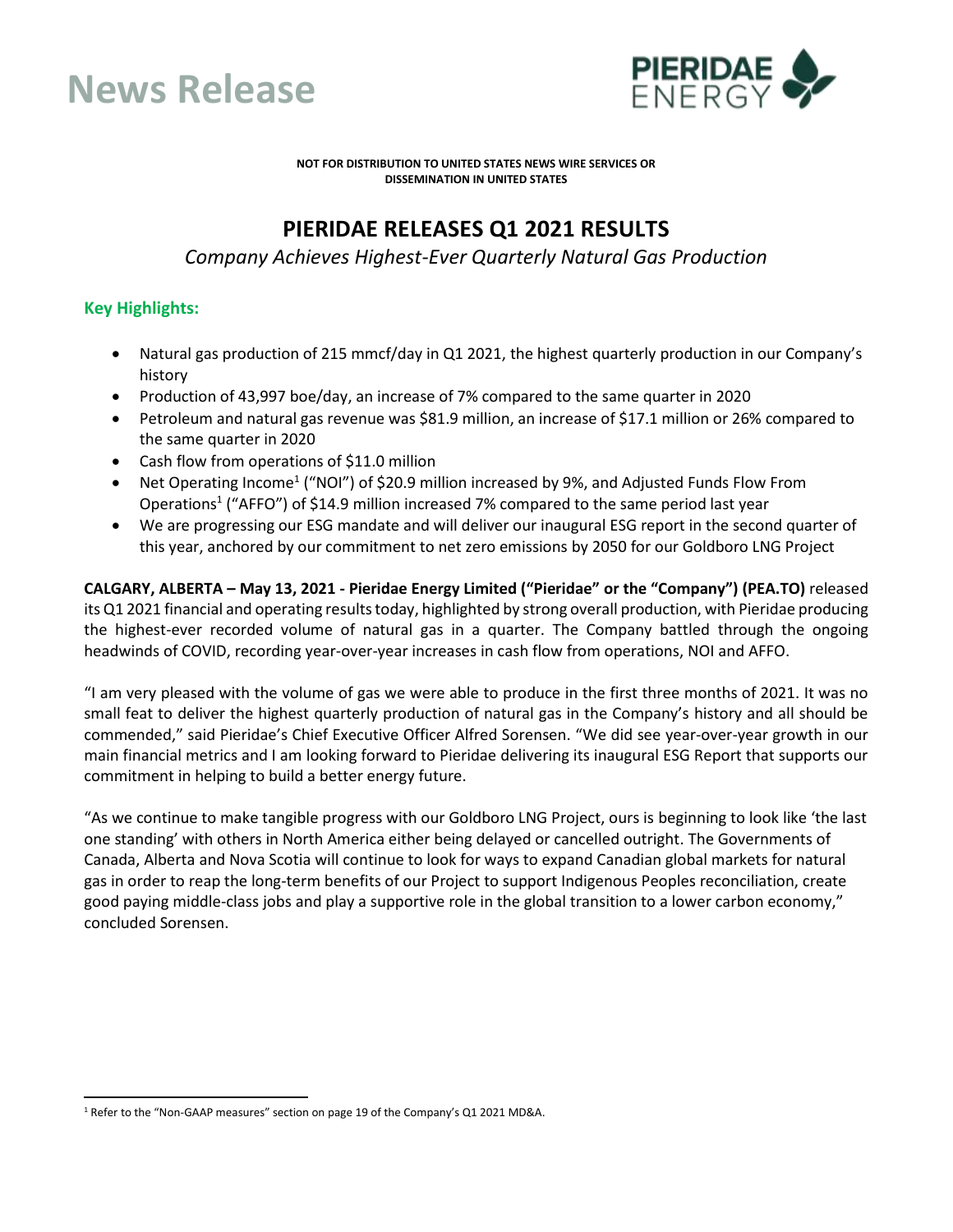### **Q1 2021 Financial & Operations Highlights**

Pieridae's assets maintained strong production in the first quarter of 2021, averaging 43,997 boe/day, a 7% increase from the comparative quarter in 2020. This was significant on a number of fronts considering the Company invested minimal capital during the last 12 months. Of significant importance, natural gas production of 215 mmcf/day set a record for the highest quarterly production in the Company's history.

The production increase was primarily due to reduced unplanned outages from cold weather in the current quarter, and improved natural gas liquids recovery at the Waterton gas processing facility as a result of the straddle plant installed in the third quarter of 2020. Also contributing to increased volumes was the impact of minor uplift projects coupled with the successful acquisition of additional minor working interests in existing production finalized in the fourth quarter of 2020.

Commodity prices also continued to strengthen, with Pieridae recording a realized natural gas price of \$2.63/mcf in the first quarter, compared to the AECO benchmark of \$3.16/mcf. While our late 2020 and early 2021 hedges prevented us from fully realizing the AECO figure, realized prices in the first quarter were 22% higher than in the fourth quarter of 2020 and 17% higher than in Q1 of last year.

In the first quarter of 2021, Pieridae generated cashflow from operating activities of \$11.0 million, NOI increased by 9% compared to Q1 2020 to \$20.9 million and AFFO was \$14.9 million, an increase of \$0.9 million or 7% compared to the same period in 2020. Higher per-boe operating costs (due to increased third-party processing fees, higher power costs and increases in the per-tonne Alberta carbon tax) and royalties partially offset the strength in revenues. Additionally, net income was impacted by Pieridae's continued investment in the Goldboro LNG Project, expenditures from which must be expensed until the Company reaches a successful final investment decision ("FID").

Petroleum and natural gas revenue in the first quarter of 2021 was \$81.9 million, an increase of \$17.1 million or 26% compared to the same quarter in 2020. The increase was primarily due to additional production, and an increase in the realized price for natural gas and NGLs, partially offset by a corresponding decrease in the realized price of condensate.

Pieridae continues to leverage its hedging program to insulate it from volatile commodity prices. The program has proven successful at providing a degree of price certainty and revenue stability during these uncertain and challenging times due to COVID and other factors that have impacted the energy industry over the past year. Pieridae's senior secured lender has temporarily amended its requirement to have 60% of production hedged on an 18-month rolling basis to allow the Company to take advantage of strengthening crude and natural gas markets. As of March 31, 2021, 139,500 GJ/d of fixed price physical sales contracts of natural gas were in place at a weighted-average price of \$2.41/GJ, and 1,700 bbl/day of 2021 condensate production was hedged at a weighted average price of \$55.59/bbl.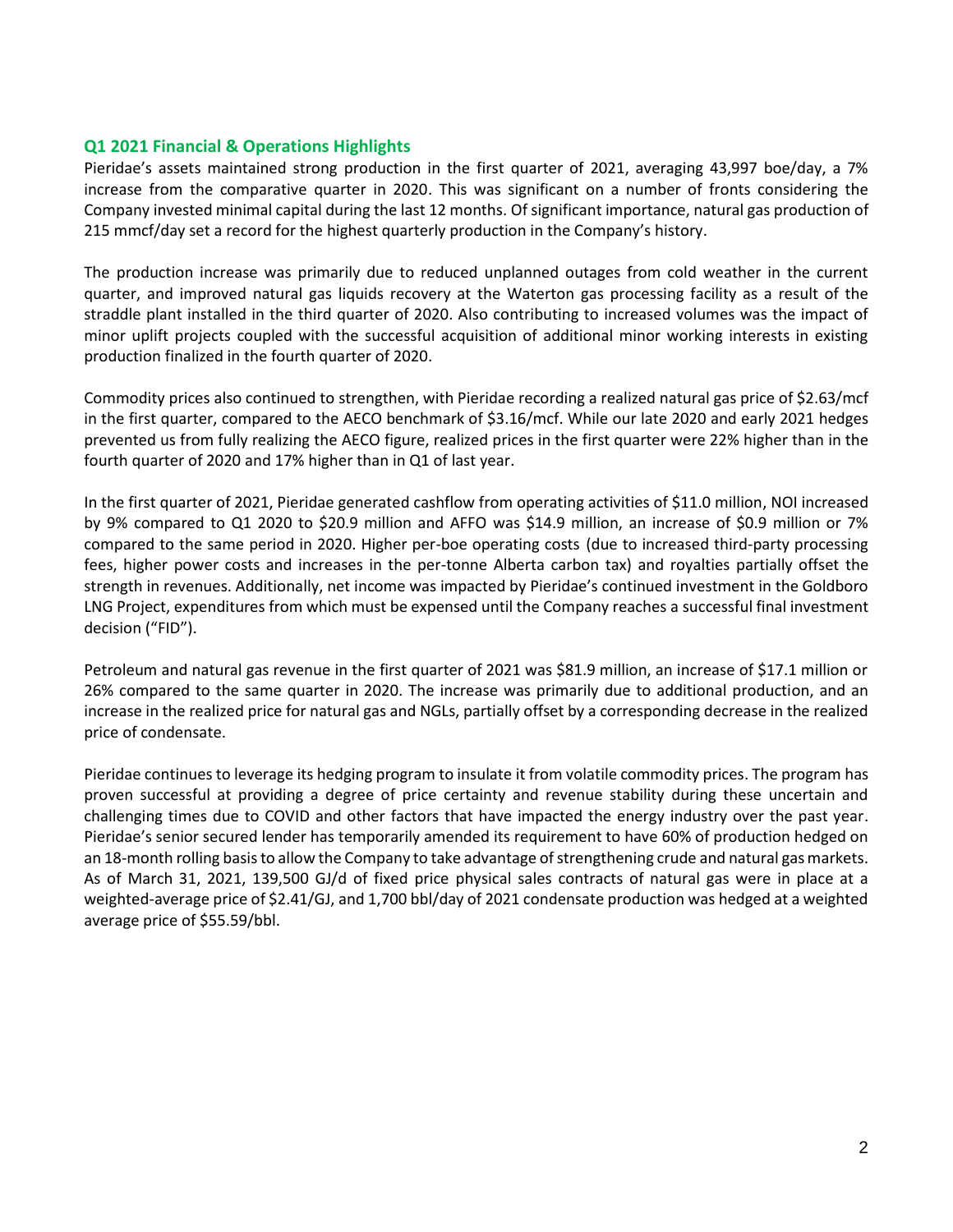## **Quarterly Highlights**

|                                         | 2021<br>2020 |           |                | 2019           |           |           |                |                |
|-----------------------------------------|--------------|-----------|----------------|----------------|-----------|-----------|----------------|----------------|
| $(5000s$ unless otherwise noted)        | Q1           | Q4        | Q <sub>3</sub> | Q <sub>2</sub> | Q1        | Q4        | Q <sub>3</sub> | Q <sub>2</sub> |
| Production                              |              |           |                |                |           |           |                |                |
| Natural gas (mcf/day)                   | 215,179      | 212,220   | 184,080        | 208,689        | 199,234   | 204,262   | 86,884         | 90,942         |
| Condensate (bbl/day)                    | 3,158        | 3,259     | 2,807          | 3,166          | 2,850     | 2,840     | 121            | 131            |
| NGLs (bbl/day)                          | 4,975        | 6,171     | 4,722          | 5,843          | 5,156     | 5,253     | 55             | 80             |
| Sulphur (ton/day)                       | 1,713        | 1,829     | 2,232          | 1,970          | 1,906     | 938       | 269            | 204            |
| Total production (boe/d)                | 43,997       | 44,800    | 38,209         | 43,791         | 41,211    | 42,137    | 14,657         | 15,368         |
|                                         |              |           |                |                |           |           |                |                |
| <b>Financial</b>                        |              |           |                |                |           |           |                |                |
| Net loss                                | (19, 547)    | (45, 968) | (29, 845)      | (13, 396)      | (11, 484) | (25, 873) | (13, 178)      | (19,530)       |
| Net loss per share, basic and diluted   | (0.12)       | (0.29)    | (0.19)         | (0.09)         | (0.07)    | (0.18)    | (0.15)         | (0.23)         |
| Net operating income (loss) $(1)$       | 20,876       | 12,829    | (646)          | 19,301         | 19,239    | 24,470    | (2,699)        | (1,928)        |
| Cashflow provided by (used in)          |              |           |                |                |           |           |                |                |
| operating activities                    | 11,000       | 1,037     | (4,541)        | (2,013)        | 6,426     | (17, 748) | (238)          | (16, 702)      |
| Adjusted funds flow from operations (1) | 14,877       | 8,535     | (6, 779)       | 12,466         | 12,644    | 14,448    | (7,665)        | (6, 517)       |
| Total assets                            | 557,696      | 612,651   | 583,942        | 588,415        | 609,437   | 602,474   | 364,095        | 366,067        |
| Working capital (deficit) surplus       | (28,314)     | (19,615)  | (9, 164)       | 15,109         | 15,596    | 19,105    | (88, 430)      | (77,892)       |
| Capital expenditures                    | 7,797        | 8,926     | 6,033          | 264            | 2,020     | 165,764   | 1,914          | 917            |
| Development expenses                    | 8,604        | 8,682     | 2,472          | 4,129          | 3,459     | 805       | 504            | 7,841          |

(1) Refer to the "Non-GAAP measures" section on page 19 of the Company's Q1 2021 MD&A.

#### **COVID-19 Response**

Pieridae remains committed to the health and safety of its employees as they continue to do a remarkable job operating our assets safely and reliably. We are following Alberta Health protocols and guidance as the province grapples with continued high case loads and increasing amounts of variant positive tests. The Company supports health officials in urging all those who are able to get vaccinated.

It remains unclear when restrictions may ease so working remotely is the norm for the majority of office employees. We continue to urge staff to keep a safe distance from others, wash hands regularly and wear masks in all public spaces.

As a result of the ongoing vigilance by our employees and continued updates to work-safe protocols, Pieridae has not suffered any significant loss of productivity related to the pandemic during the quarter.

#### **Environmental, Social & Governance ("ESG")**

The philosophy of ESG has long been part of the Pieridae culture. We believe a commitment to ESG through the development of strategy can help companies understand the positive impacts moving down this path and also manage the risks a firm's operations may have on the environment and a wide range of stakeholders.

The Company has partnered with a global leader in ESG strategy development within the energy sector to offer guidance during the development of both our ESG strategy and Pieridae's inaugural ESG Report. A robust and committed report supported by a strong, longer-term ESG strategy will help position the Company as we pursue FID and financing of our Goldboro LNG Project.

Pieridae targets releasing an inaugural ESG Report in the second quarter of this year.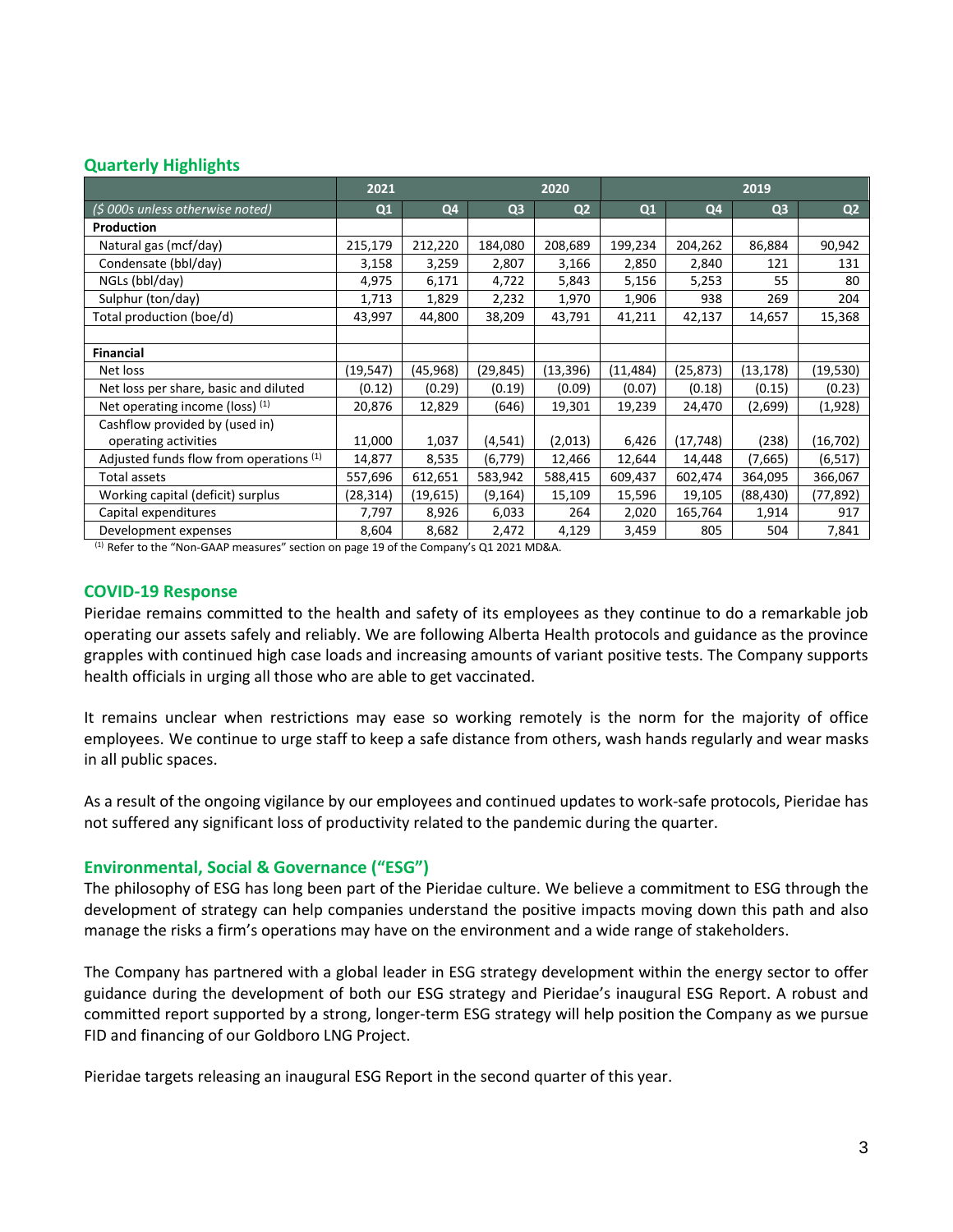#### **Goldboro LNG**

Pieridae remains focused on two main areas to continue to advance the LNG Project. First, the Company has moved a number of contracts forward for tender to complete the extensive preparation work needed at the LNG site. Second, based on Bechtel's Class 3 cost estimate work on its Engineering, Procurement, Construction and Commissioning ("EPCC") contract, we are working with them to define the lump sum turn-key cost by the agreedupon deadline of the end of May 2021 to construct the Goldboro LNG Facility.

Pieridae has sole responsibility to contract the site preparation, marine works and Lukowinuo'kuom workforce lodge. These contracts, as well as the EPCC contract, will be financed concurrently with a positive FID decision.

Our plan is to design and deliver a 2-Train Facility (each 5.2 million tonnes per annum "MMTPA") that would employ approximately 3,500 workers during the peak construction phase. These employees will be housed at the workforce lodge to be built on or nearby the existing decommissioned Sable Island sour gas plant site. The Nova Scotia Mi'kmaq and Black Diamond Group will build and operate the lodge. Site preparation, site drainage, highway realignment and marine facilities are some of the major projects that must be built in tandem with, or prior to, the LNG Facility construction.

We are committed to making Goldboro LNG a net zero emissions Project by 2050. Vancouver-based Navius Research Inc. provided research that outlines pathways to achieve net zero emissions. The Project is a critically important part of Canada supporting the global transition to a lower carbon economy.

#### **Q1 2021 Developments**

#### **Pieridae Hires New Chief Operating Officer**

On April 1 we were pleased to report the hiring of Darcy Reding as our new Chief Operating Officer. Mr. Reding is a professional engineer with more than 30 years of progressive technical and leadership experience in small and midsized private and public upstream oil and gas companies. He brings senior-level experience running complex sour gas assets and has a proven record of building a resource base and economically bringing on new reserves. He has been successful in creating and executing corporate and ESG strategies while developing and leading highperforming, multi-disciplinary teams consistently outperforming targets and delivering stakeholder value.

#### **Pieridae Issues Warrants**

Pieridae announced April 8 it had granted 5,000,000 common share purchase warrants to Erikson National Energy Inc. Each warrant shall be exercisable to purchase one fully paid and non-assessable common share in the capital of Pieridae at an exercise price equal to CAD\$0.70 per common share. The expiration date of the warrants is March 31, 2026. As part of the Credit Agreement Pieridae entered into with TEC on October 16, 2019 where the Company secured a loan facility of \$206.0 million, Pieridae is subject to a series of covenants. In consideration of the issuance of these warrants, the covenant requiring the Company to achieve a minimum market capitalization threshold of \$200 million commencing June 30, 2021 was removed.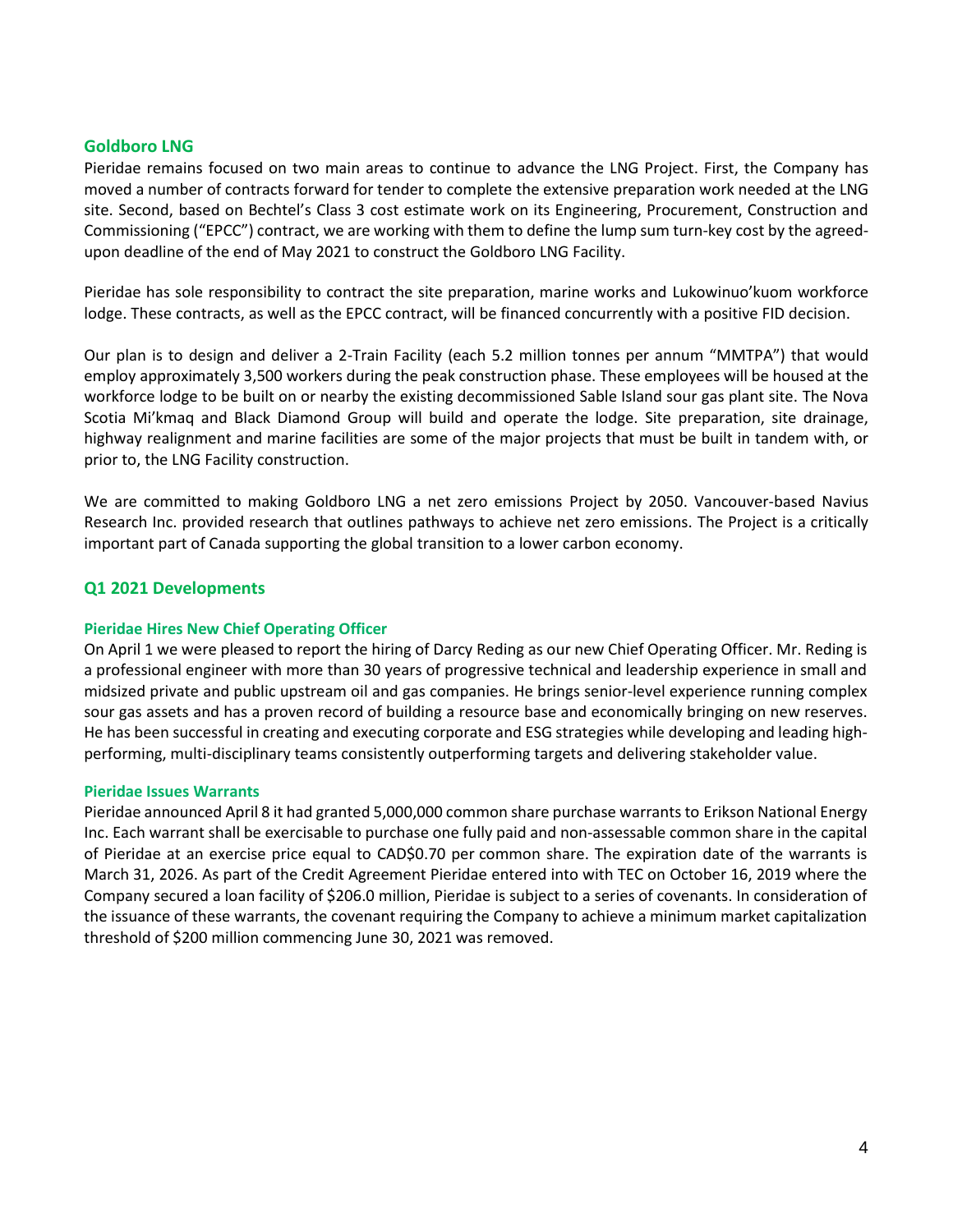### **2021 Guidance:**

| $\frac{1}{2}$ (\$ 000s unless otherwise noted)        | 2021                |
|-------------------------------------------------------|---------------------|
|                                                       | <b>Guidance</b>     |
| Total production (boe/d)                              | 40,000 - 45,000     |
| Net operating income (1)                              | 100,000 - 130,000   |
| Adjusted flow of funds from operations (1)            | 80,000 - 110,000    |
| Capital expenditures                                  | 45,000 - 55,000     |
| Goldboro capital expenditures post-FID <sup>(2)</sup> | $250,000 - 350,000$ |
| Development expense <sup>(3)</sup>                    | 15,000 - 20,000     |
| Commodity hedging (4)                                 | 55% - 65%           |
| Corporate and upstream G&A (\$/boe) (3)               | $1.10 - 1.30$       |
| Adjusted operating expense (\$/boe) (1)               | $9.50 - 10.50$      |

(1) Refer to Non-GAAP measures.

(2) Assumes FID date of June 30, 2021.

(3) Reflects the reallocation of \$6.2 million of LNG G&A from G&A to development expense.

(4) Commodity hedging of net production on an 18-month rolling boe/day basis.

The Company's guidance remains unchanged from previously released figures. Pieridae is guiding to an increase in NOI from 2020, primarily due to higher anticipated natural gas prices as well as continued optimization of our assets, higher third-party processing fees, increased overall volumes and cost saving initiatives. Pieridae anticipates NOI in the range of \$100-\$130 million, AFFO in the range of \$80-\$110 million, adjusted operating expenses of \$9.50-10.50/boe, commodities hedging of 55-65% on an 18-month rolling basis, and corporate and upstream G&A expense of \$1.10-\$1.30/boe.

An upstream capital budget of \$45-55 million has been approved that includes funds to continue investing in our assets to ensure their safety and reliability, as well as funding to maintain our current level of production. Specifically, for Goldboro LNG, we have budgeted \$15-\$20 million for development expenses, and assuming FID is declared by the end of June 2021, a further \$250-\$350 million capital expenditure budget for Goldboro would be triggered.

#### **About Pieridae:**

Founded in 2011, Pieridae, a majority Canadian owned corporation based in Calgary, is focused on the development of integrated energy-related activities, from the exploration and extraction of natural gas to the development, construction and operation of the Goldboro LNG facility and the production of LNG for sale to Europe and other markets. Pieridae is on the leading edge of the re-integration of the LNG value chain in North America. After completion of all the transactions disclosed in this news release, Pieridae has 157,641,871 common shares issued and outstanding which trade on the TSX ("PEA.TO").

#### **For further information please contact:**

**Alfred Sorensen, Chief Executive Officer Rob Dargewitcz, Chief Financial Officer** Telephone: (403) 261-5900 Telephone: (403) 261-5900

**James Millar, Director, External Relations** Telephone: (403) 261-5900

#### **Forward-Looking Statements**

Certain statements contained herein may constitute "forward-looking statements" or "forward-looking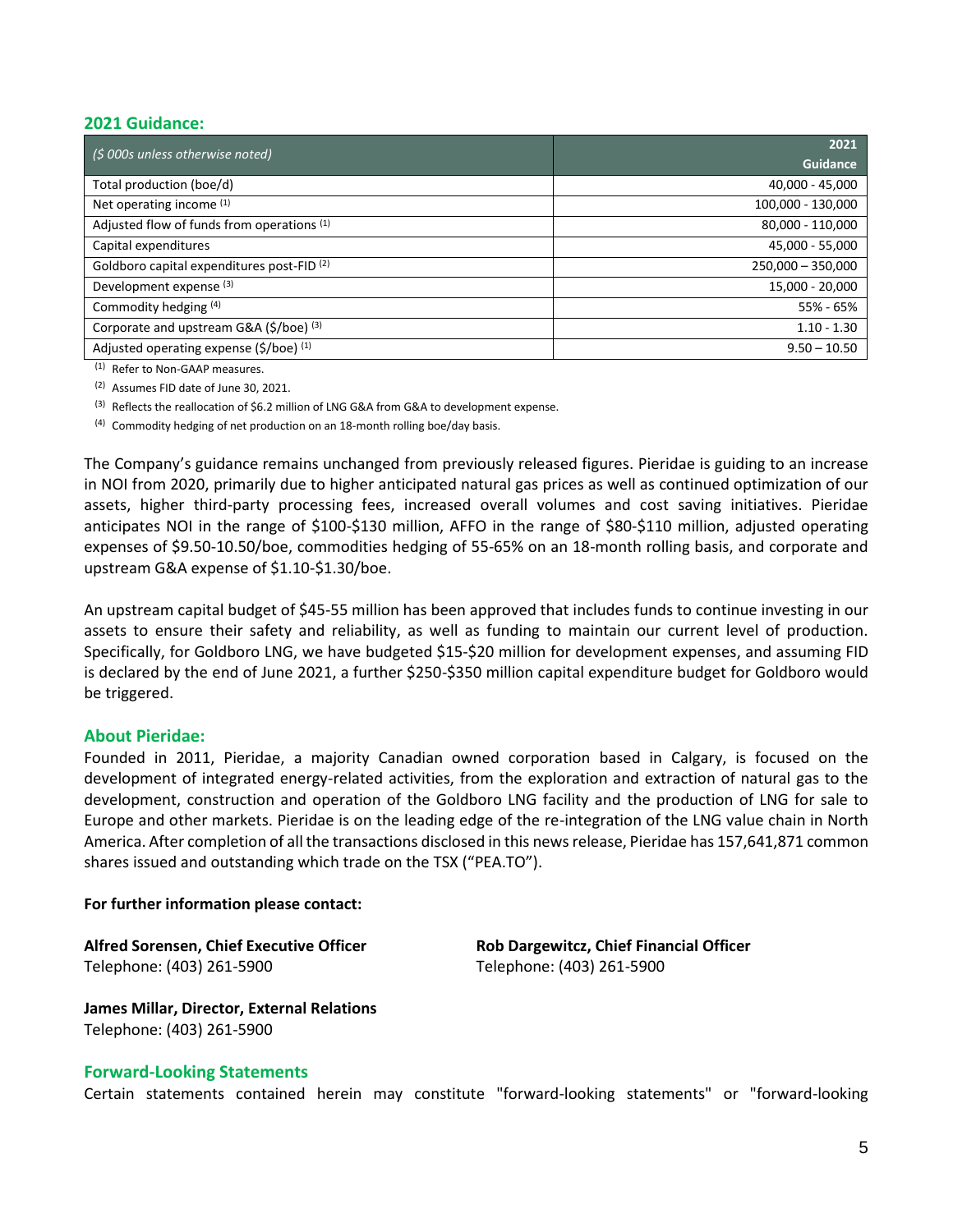information" within the meaning of applicable securities laws (collectively "forward-looking statements"). Words such as "may", "will", "should", "could", "anticipate", "believe", "expect", "intend", "plan", "potential", "continue", "shall", "estimate", "expect", "propose", "might", "project", "predict", "forecast" and similar expressions may be used to identify these forward-looking statements.

Forward-looking statements involve significant risk and uncertainties. A number of factors could cause actual results to differ materially from the results discussed in the forward-looking statements including, but not limited to, risks associated with oil and gas exploration, development, exploitation, production, marketing and transportation, loss of markets, volatility of commodity prices, currency fluctuations, imprecision of resources estimates, environmental risks, competition from other producers, incorrect assessment of the value of acquisitions, failure to realize the anticipated benefits or synergies from acquisitions, delays resulting from or inability to obtain required regulatory approvals and ability to access sufficient capital from internal and external sources and the risk factors outlined under "Risk Factors" and elsewhere herein. The recovery and resources estimate of Pieridae's reserves provided herein are estimates only and there is no guarantee that the estimated resources will be recovered. As a consequence, actual results may differ materially from those anticipated in the forward-looking statements.

Forward-looking statements are based on a number of factors and assumptions which have been used to develop such forward-looking statements, but which may prove to be incorrect. Although Pieridae believes that the expectations reflected in such forward-looking statements are reasonable, undue reliance should not be placed on forward-looking statements because Pieridae can give no assurance that such expectations will prove to be correct. In addition to other factors and assumptions which may be identified in this document, assumptions have been made regarding, among other things: the impact of increasing competition; the general stability of the economic and political environment in which Pieridae operates; the timely receipt of any required regulatory approvals; the ability of Pieridae to obtain qualified staff, equipment and services in a timely and cost efficient manner; the ability of the operator of the projects which Pieridae has an interest in, to operate the field in a safe, efficient and effective manner; the ability of Pieridae to obtain financing on acceptable terms; the ability to replace and expand oil and natural gas resources through acquisition, development and exploration; the timing and costs of pipeline, storage and facility construction and expansion and the ability of Pieridae to secure adequate product transportation; future commodity prices; currency, exchange and interest rates; the regulatory framework regarding royalties, taxes and environmental matters in the jurisdictions in which Pieridae operates; timing and amount of capital expenditures, future sources of funding, production levels, weather conditions, success of exploration and development activities, access to gathering, processing and pipeline systems, advancing technologies, and the ability of Pieridae to successfully market its oil and natural gas products.

Readers are cautioned that the foregoing list of factors is not exhaustive. Additional information on these and other factors that could affect Pieridae's operations and financial results are included in reports on file with Canadian securities regulatory authorities and may be accessed through the SEDAR website (www.sedar.com), and at Pieridae's website (www.pieridaeenergy.com). Although the forward-looking statements contained herein are based upon what management believes to be reasonable assumptions, management cannot assure that actual results will be consistent with these forward-looking statements. Investors should not place undue reliance on forward-looking statements. These forward-looking statements are made as of the date hereof and Pieridae assumes no obligation to update or review them to reflect new events or circumstances except as required by Applicable Securities Laws.

Forward-looking statements contained herein concerning the oil and gas industry and Pieridae's general expectations concerning this industry are based on estimates prepared by management using data from publicly available industry sources as well as from reserve reports, market research and industry analysis and on